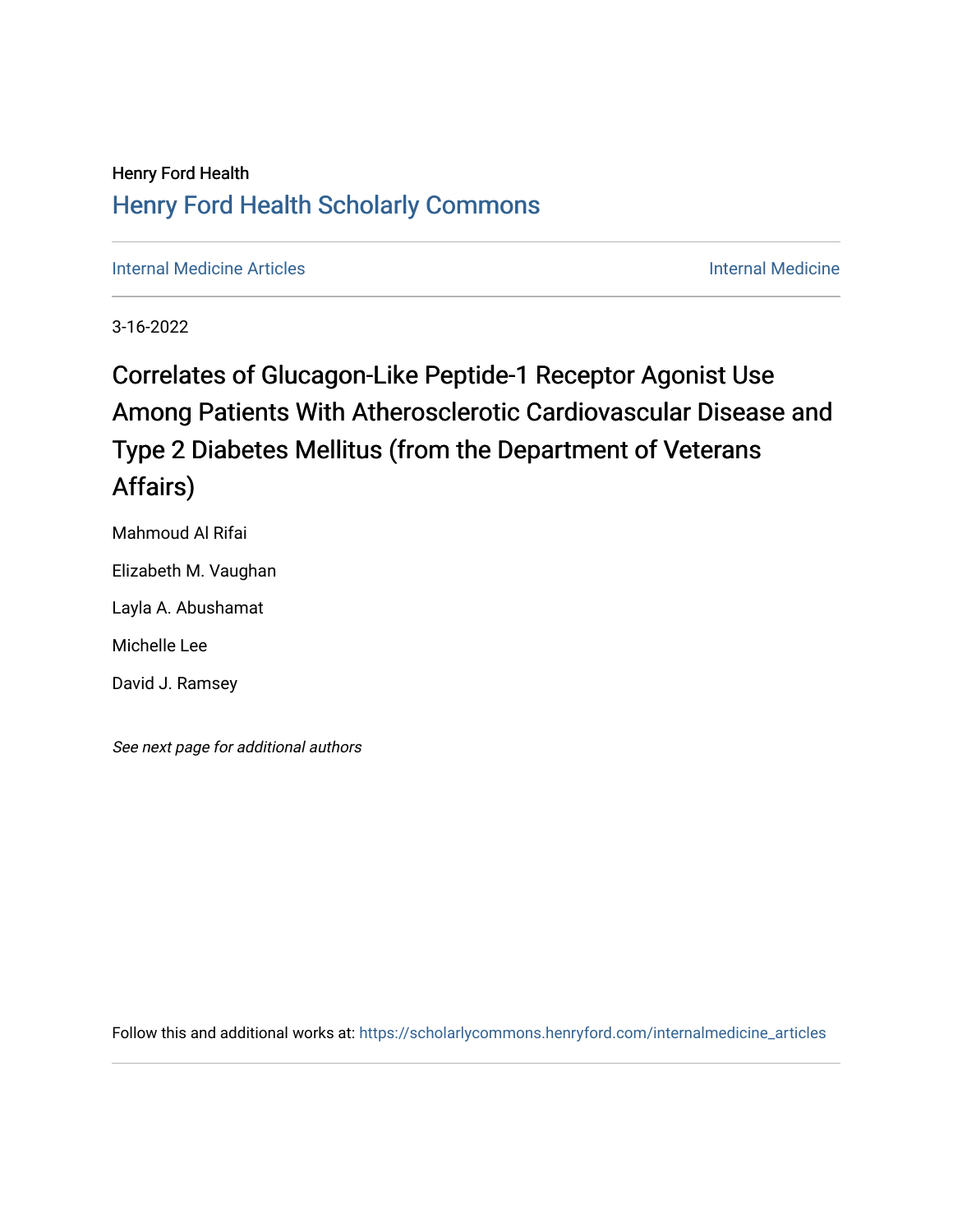### Authors

Mahmoud Al Rifai, Elizabeth M. Vaughan, Layla A. Abushamat, Michelle Lee, David J. Ramsey, Kartik Gupta, Sankar D. Navaneethan, and Salim S. Virani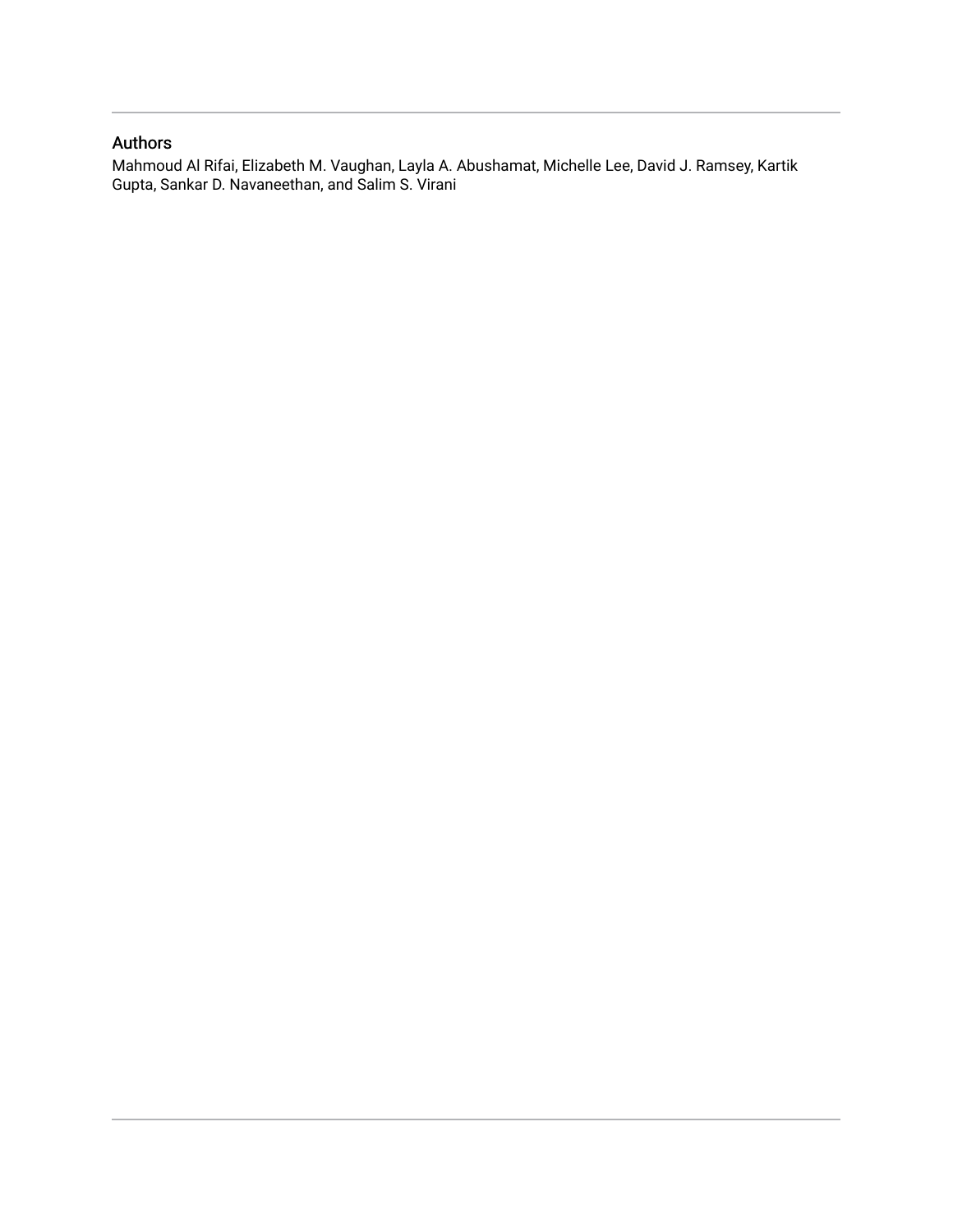# Correlates of Glucagon-Like Peptide-1 Receptor Agonist Use Among Patients With Atherosclerotic Cardiovascular Disease and Type 2 Diabetes Mellitus (from the Department of Veterans Affairs)

Mahmoud Al Rifai, MD, MPHª, Elizabeth M. Vaughan, DO, MPH $^{b,c}$ , Layla A. Abushamat, MD, MPH $^{d}$ , Michelle Lee, MD<sup>e,f</sup>, David J. Ramsey, PhD<sup>e,f</sup>, Kartik Gupta, MD<sup>g</sup>, Sankar D. Navaneethan, MD,  $MS<sup>h,i,j</sup>$ , and Salim S. Virani, MD, PhD<sup>a,d,e,f,k,\*</sup>

> This study used data from the Veterans Affairs administrative and clinical dataset to evaluate determinants of glucagon-like peptide-1 receptor agonist (GLP-1 RA) use among patients with concomitant atherosclerotic cardiovascular disease and diabetes mellitus and an antecedent primary care provider visit. The prevalence of GLP-1 RA use was 8.0%. In multivariable-adjusted models, White race, hypertension, obesity, higher hemoglobin A1c, ischemic heart disease, chronic kidney disease, a higher number of primary care provider visits, and previous cardiology or endocrinology visits were directly associated with GLP-1 RA use. Older age, having a physician primary care provider, and receiving care at a teaching facility were inversely associated with GLP-1 RA use. Our data can help inform targeted interventions to promote equitable access to GLP-1 RA and incentivize the adoption of these disease-modifying agents in high-risk patient populations. Published by Elsevier Inc. (Am J Cardiol 2022;00:1−4)

### Introduction

Recent trends have demonstrated an increasing burden of atherosclerotic cardiovascular disease (ASCVD) and cardiovascular mortality that is paralleled by a rising prevalence of obesity and type 2 diabetes mellitus. $\frac{1}{1}$  $\frac{1}{1}$  $\frac{1}{1}$  Glucagonlike peptide-1 receptor agonists (GLP-1 RAs) have protective cardiovascular effects as shown in recent randomized clinical trials. $^{2}$  $^{2}$  $^{2}$  GLP-1 RAs are also endorsed by the American Diabetes Association for secondary prevention of

This work was supported by Department of Veterans Affairs Health Services Research & Development (Washington, DC) Service Investigator Initiated grants IIR 16−072, IIR 19-069 and the Houston, Virginia Health Services Research & Development Center for Innovations (Washington, DC) grant CIN13-413. Support for Veterans Affairs/Centers for Medicare & Medicaid Services data provided by the Department of Veterans Affairs, VA Health Services Research and Development Service, VA Information Resource Center (Washington, DC) (project numbers SDR 02-237 and 98- 004). Other sources included K23DK110341 and R01DK129474 (Dr. Vaughan).

\*Corresponding author: Tel: 713-440-4410, fax: 713-748-7359. E-mail address: [virani@bcm.edu](mailto:virani@bcm.edu) (S.S. Virani).

ASCVD and primary prevention in high-risk patients. $3$  Furthermore, these medications should be considered early in the treatment strategy in patients with diabetes mellitus, including as first-line therapy if injectable therapy is war-ranted to reduce hemoglobin A1c (HbA1c).<sup>[4](#page-5-3)</sup> However, few studies have examined the determinants of GLP-1 RA use in a contemporary real-world cohort of patients with ASCVD and diabetes mellitus.<sup>[5](#page-5-4)[,6](#page-5-5)</sup> Such data can help inform policy makers to ensure equitable delivery of these guideline-directed agents, especially among high-risk patients.

#### Methods

Data for this study were obtained from the nationwide Veterans Affairs (VA) administrative and clinical dataset. Veterans  $\geq$ 18 years old with a diagnosis of ASCVD were assessed using International Classification of Diseases, Tenth Revision, Clinical Modification diagnosis and procedure codes and Current Procedural Terminology codes. Patients were included if they had a primary care provider (PCP) visit between January 1, 2020 and December 31, 2020 at 130 VA healthcare facilities including VA medical centers and their associated outpatient community-based clinics. PCP included both physician and nonphysician clinicians, including nurse practitioners and physician assistants. This time frame was chosen to evaluate the use of GLP-1 RA in a contemporary cohort of patients who met the current criteria for GLP-1 RA, which were approved by the Food and Drug Administration. Demographics and risk factors were extracted from the structured VA datasets. Type 2 diabetes mellitus was defined based on documented diabetes (2 outpatient or 1 inpatient International Classification of Diseases, Tenth Revision, Clinical Modification diagnosis code) or HbA1c  $\geq 6.5\%$ , fasting plasma glucose

0002-9149/Published by Elsevier Inc. <www.ajconline.org> <https://doi.org/10.1016/j.amjcard.2022.02.013>

<sup>&</sup>lt;sup>a</sup>Section of Cardiology, Department of Medicine; <sup>b</sup>Division of General Internal Medicine, Department of Medicine; <sup>c</sup>Houston Center for Innovations in Quality, Effectiveness, and Safety (IQuESt), Houston, Texas; <sup>d</sup>Section of Cardiovascular Research, Department of Medicine; <sup>e</sup>Health Policy, Quality & Informatics Program; <sup>f</sup>Health Services Research & Development Center for Innovations in Quality, Effectiveness, and Safety; <sup>g</sup>Department of Medicine, Henry Ford Hospital, Detroit, Michigan; <sup>h</sup>Section of Nephrology; <sup>i</sup>Institute of Clinical and Translational Research, Baylor College of Medicine, Houston, Texas; <sup>j</sup>XXX; and <sup>k</sup>Section of Cardiology, Michael E. DeBakey Veterans Affairs Medical Center, Houston, Texas. Manuscript received January 3, 2022; revised manuscript received and accepted February 8, 2022.

See page 4 for disclosure information.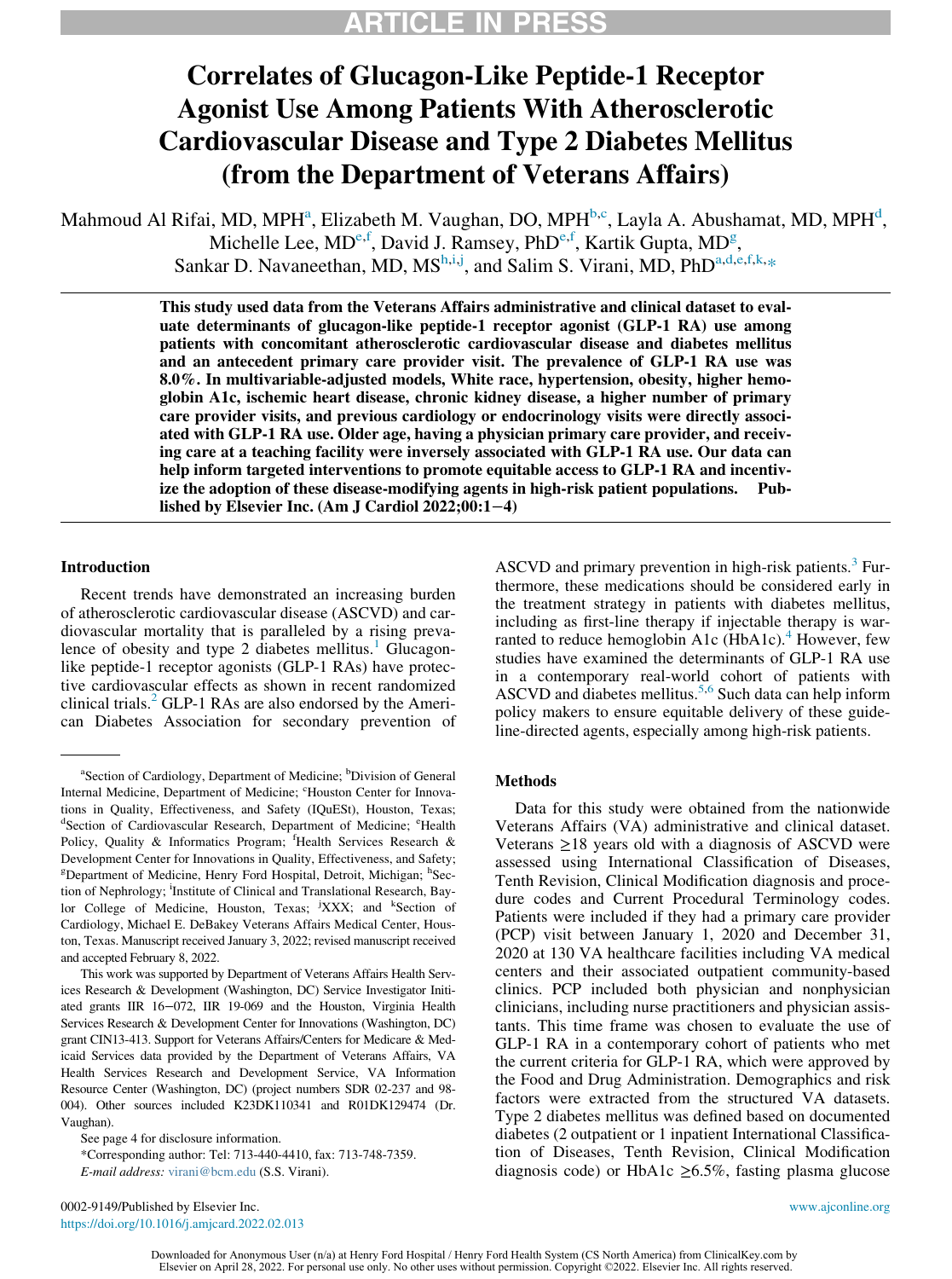### ARTICLE

 $\geq$ 126 mg/dl, random plasma glucose  $\geq$ 200 mg/dl, or the use of diabetes medications within 2 years before the index visit. Use of GLP-1 RA was assessed using prescription for the corresponding medications within 180 days before or up to 100 days after the index PCP visit. GLP-1 RA included injectables exenatide, liraglutide, lixisenatide, dulaglutide, and oral semaglutide.

Patients with ASCVD  $(n = 1,235,567)$  included those with a diagnosis of ischemic heart disease (IHD), peripheral arterial disease, or ischemic cerebrovascular disease identified using well-validated ICD-10 CM diagnosis codes and Current Procedural Terminology codes.<sup>[7](#page-5-6)</sup> Patients with limited life expectancy (receiving hospice care within the preceding 12 months or have a history of metastatic cancer in the last 5 years) were excluded  $(n = 32,106)$ . Among the remaining patients with ASCVD ( $n = 1,203,461$ ), concomitant type 2 diabetes was identified in 537,980 patients.

The distribution of various demographics and risk factors was compared by GLP-1 RA use. Multivariable-adjusted logistic regression models were used to study the association between patient and facility factors and GLP-1 RA use. A 2 sided  $p < 0.05$  was used to define statistical significance.

Analyses were conducted using SAS version 9.1.3 (SAS Institute, Inc., Cary, North Carolina) and Stata version 14 (StataCorp, College Station, Texas). Approval for this study protocol and a waiver for informed consent were obtained from the institutional review boards at the Baylor College of Medicine and the Michael E. DeBakey VA Medical Center.

#### Results

The study population consisted of 537,980 patients with concomitant ASCVD and type 2 diabetes: mean (SD) age 72.6 years (9.0), 2.4% women, 70.8% White, 15.3% Black, and 8.0% were receiving GLP-1 RA. Compared with GLP-1 RA nonusers, those who used GLP-1 RA were younger, more likely to be White, had a higher burden of obesity (body mass index  $\geq 30$  kg/m<sup>2</sup>), and a lower burden of peripheral arterial disease in the absence of IHD. However, GLP-1 RA users had a higher burden of hypertension, IHD, and systolic heart failure. GLP-1 RA users were more likely to be receiving insulin, metformin, and sodium-glucose cotransporter 2 (SGLT-2) inhibitors. GLP-1 RA users had a higher number of PCP visits and were more likely to have had a cardiology clinic visit or an endocrinology clinic visit in the 12 months before the index PCP visit (all  $p < 0.01$ ) [\(Table 1](#page-4-0)).

In multivariable-adjusted models, factors directly associated with GLP-1 RA use included White race, hypertension, obesity, higher HbA1c, IHD, chronic kidney disease, a higher number of PCP visits, and previous cardiology or endocrinology visits ([Table 2](#page-4-1)). Older age, having a physician PCP, and receiving care at a teaching facility were inversely associated with GLP-1 RA use.

#### Discussion

The present analysis from a VA cohort found that the utilization rate of GLP-1 RA was low (8.0%), similar to that reported in a previous study of patients with diabetes mellitus (7.7%) from a private payer claims database from 2015 to  $2019$ ,<sup>5</sup> and in the Getting to an Improved Understanding of Low-Density Lipoprotein Cholesterol and Dys-lipidemia Management (GOULD) registry (7.9%).<sup>[6](#page-5-5)</sup> These prevalence estimates were less than expected given that the use of GLP-1 RA has been endorsed by the American Diabetes Association for secondary prevention of ASCVD as of 2019.<sup>[3](#page-5-2)</sup> The use of metformin was also low  $(58\% \text{ among } 100)$ GLP-1 RA users and 46% among nonusers) even though it is guideline-endorsed for the management of patients with diabetes mellitus and  $ASCVD$ <sup>[3](#page-5-2)</sup> However, the prevalence of sulfonylurea use was much higher than GLP-1 RA in our study even though the former is not recommended as a first-line agent. In addition to the barriers identified in our study, clinical (therapeutic) inertia may have affected the adequate uptake of these guideline-endorsed medications.

Previous studies have often cited cost or lack of insurance coverage as a barrier to GLP-1 RA uptake and have suggested lowering the cost as a potential strategy to increase the use of GLP-1 RA. However, GLP-1 RA may not be cost-prohibitive in the VA healthcare system where copay amounts are generally low. This suggests that factors beyond cost may hinder adequate uptake of this class of medications as the present study suggests.

Even after accounting for other demographics and cardiovascular risk factors, non-Whites in our study were less likely to receive GLP-1 RA, similar to the study by Eberly et al.<sup>3</sup> Based on the present analysis, the reasons for these racial disparities are unclear; although efforts are warranted to understand reasons for this disparity to promote equitable access to GLP-1 RA in all demographic groups.

Patients with more frequent visits to a PCP, cardiologist, and especially, an endocrinologist were more likely to receive GLP-1 RA. The presence of an efficient network with these multiple nodes of care will increase the likelihood of increased use of these cardioprotective agents by primary care clinician or specialists. GLP-1 RA were first studied as glucose-lowering drugs before their cardiovascular benefit was proved. The significant effect of GLP-1 RA on cardiovascular and renal outcomes must result in expanded use of these agents. As cardiologists are 5 times more likely to see patients with concomitant diabetes mellitus and ASCVD than endocrinologists, $\frac{8}{3}$  $\frac{8}{3}$  $\frac{8}{3}$  they are well-positioned to prescribe these agents, given the high burden of diabetes mellitus and renal disease in patients with ASCVD. However, the present study demonstrates that endocrinologists were more likely to prescribe GLP-1 RA than cardiologists likely because they are more knowledgeable about this class of medications and are, therefore, more comfortable prescribing them.

Coordinated efforts including primary care clinicians, specialists, patients, payers, professional societies, and health systems must be implemented to promote the adaptation of GLP-1 RA. Educating clinicians about the various cardiovascular and renal benefits of GLP-1 RA,  $9,10$  $9,10$  in addition to effects on appetite and weight  $loss<sup>11</sup>$  $loss<sup>11</sup>$  $loss<sup>11</sup>$  may help promote uptake of these medications. Improving knowledge about injections and management of rare side effects may also help clinicians be more comfortable prescribing GLP-1 RA. Single or multiple payer systems may also consider the use of cardioprotective glucose-lowering agents as a performance measure. Lastly, mitigating the barriers and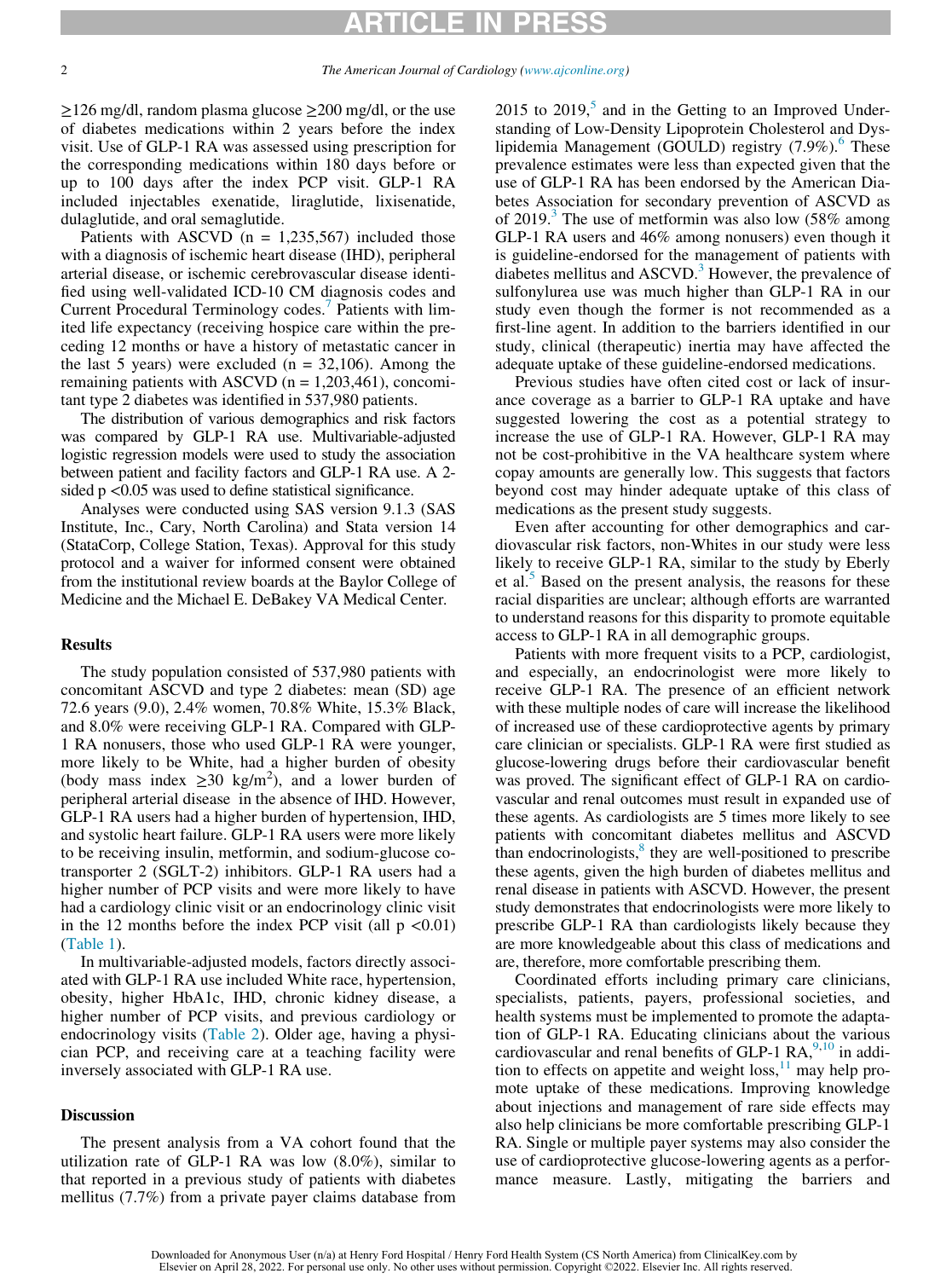# ARTICLE IN PRESS

#### Coronary Artery Disease/Correlates of GLP-1 RA Use 3

### <span id="page-4-0"></span>Table 1

Baseline characteristics of the study population by GLP-1 RA use

| Variable                                                                                     | GLP-1 RA users<br>$n=43,118$ | GLP-1 RA nonusers<br>n=494,862 | P-value |
|----------------------------------------------------------------------------------------------|------------------------------|--------------------------------|---------|
| Age (years), mean (SD)                                                                       | 69.6(8.0)                    | 72.8(9.0)                      | < 0.01  |
| Men                                                                                          | 41,681 (96.7%)               | 483,542 (97.7%)                | < 0.01  |
|                                                                                              |                              |                                | < 0.01  |
| Non-Hispanic White                                                                           | 31,902 (74.0%)               | 349,104 (70.6%)                |         |
| Non-Hispanic Black                                                                           | 5,374 (12.4%)                | 77,150 (15.6%)                 |         |
| Other racial/ethnic groups                                                                   | 5,842 (13.6%)                | 68,608 (13.8%)                 |         |
| Hypertension                                                                                 | 40,526 (94.0%)               | 447,646 (90.5%)                | < 0.01  |
| Body mass index $(kg/m2)$ , mean (SD)                                                        | 33.9(6.5)                    | 31.0(6.2)                      | < 0.01  |
| Body mass index $\geq$ 30 kg/m <sup>2</sup>                                                  | 30,551 (70.9%)               | 258,276 (52.2%)                | < 0.01  |
| Hemoglobin A1c (%), mean (SD)                                                                | 8.0(1.5)                     | 7.2(1.4)                       | < 0.01  |
| Ischemic heart disease (IHD)                                                                 | 35,960 (83.4%)               | 391,849 (79.2%)                | < 0.01  |
| Peripheral arterial disease (in the absence of IHD)                                          | $3,506(8.1\%)$               | 49,582 (10.0%)                 | < 0.01  |
| Ischemic cerebrovascular disease (in the absence of IHD)                                     | 4,301 $(10.0\%)$             | 63,112 (12.8%)                 | < 0.01  |
| Systolic heart failure                                                                       | 8,965 (20.8%)                | 80,286 (16.2%)                 | < 0.01  |
| Physician primary care provider                                                              | 32,461 (75.3%)               | 373,819 (75.5%)                | 0.24    |
| eGFR (ml/min/m <sup>2</sup> ), mean (SD)                                                     | 62.0(22.5)                   | 63.8(22.5)                     | < 0.01  |
| eGFR <60 ml/min/m <sup>2</sup>                                                               | 19,780 (45.9%)               | 189 (38.3%)                    | < 0.01  |
| Glucose lowering medications                                                                 |                              |                                |         |
| Insulin                                                                                      | 32,051 (74.3%)               | 160,407 (32.4%)                | < 0.01  |
| <b>Biguanides</b>                                                                            | 24,813 (57.6%)               | 229,224 (46.3%)                | < 0.01  |
| Sulfonylureas                                                                                | 9,693(22.5%)                 | 106,676 (21.6%)                | < 0.01  |
| Thiazolidinediones                                                                           | $2,190(5.1\%)$               | 11,913 (2.4%)                  | < 0.01  |
| DPP-4 inhibitors                                                                             | $3,084(7.2\%)$               | 48,673 (9.8%)                  | < 0.01  |
| SGLT2-inhibitors                                                                             | 12,440 (28.9%)               | 48,052 (9.7%)                  | < 0.01  |
| Receipt of care at a teaching facility                                                       | 14,950 (34.7%)               | 168,309 (34.0%)                | < 0.01  |
| Number of PCP visits (primary care) in the 12 months prior to the index PCP visit, mean (SD) | 11.0(7.6)                    | 7.4(6.1)                       | < 0.01  |
| Number of cardiology visits in the 12 months prior to the index PCP visit, mean (SD)         | 1.0(2.3)                     | 0.7(1.8)                       | < 0.01  |
| Number of endocrinology visits in the 12 months prior to the index PCP visit, mean (SD)      | 0.6(1.6)                     | 0.2(0.8)                       | < 0.01  |

Categorical variables are presented as counts (percentage).

Abbreviations: DPP-4 inhibitors: Dipeptidyl peptidase 4 (DPP-4); SGLT2-inhibitors: Sodium-glucose co-transporter 2 PCP: Primary care provider.

promoting the facilitators identified in our study may help improve use of these medications in clinical practice.

Reassuringly, higher HbA1c, hypertension, obesity, IHD, and chronic kidney disease in our study were associated with higher use of GLP-1 RA. In a previous study of VA patients, we found similar determinants of SGLT-2 inhibitor use except that chronic kidney disease was inversely associated with the receiving of SGLT-2 inhibitors.<sup>[7](#page-5-6)</sup> This suggests that clinicians may be less reluctant to use GLP-1 RA among patients with chronic kidney disease than SGLT-2 inhibitors.

Clinicians may be reluctant to start GLP-1 RA among older patients as the present study demonstrates despite that the effect of GLP-1 RA on major adverse cardiovascular events does not differ by age as demonstrated in a metaanalysis of randomized controlled trials of GLP-1 RA (p for

<span id="page-4-1"></span>Table 2

Multivariate logistic regression analyses for the use of GLP-1 RA in patients with ASCVD and type 2 diabetes

| OR/95% CI              | P- value |  |
|------------------------|----------|--|
| $0.873(0.867 - 0.879)$ | < 0.01   |  |
| $0.99(0.93-1.06)$      | 0.80     |  |
| $1.33(1.30-1.37)$      | < 0.01   |  |
| $1.16(1.10-1.21)$      | < 0.01   |  |
| $1.83(1.78-1.87)$      | < 0.01   |  |
| 1.254 (1.246-1.261)    | < 0.01   |  |
| 1.258 (1.222-1.295)    | < 0.01   |  |
| $0.96(0.94-0.99)$      | < 0.01   |  |
| $1.33(1.30-1.36)$      | < 0.01   |  |
| $0.93(0.91-0.95)$      | < 0.01   |  |
| 1.056 (1.055-1.057)    | < 0.01   |  |
| $1.05(1.03-1.08)$      | < 0.01   |  |
| $2.78(2.71-2.86)$      | < 0.01   |  |
|                        |          |  |

BMI = body mass index; IHD = ischemic heart disease; PAD = peripheral arterial disease; ICVD = ischemic cerebrovascular disease; PCP = primary care provider; eGFR = estimated glomerular filtration rate.